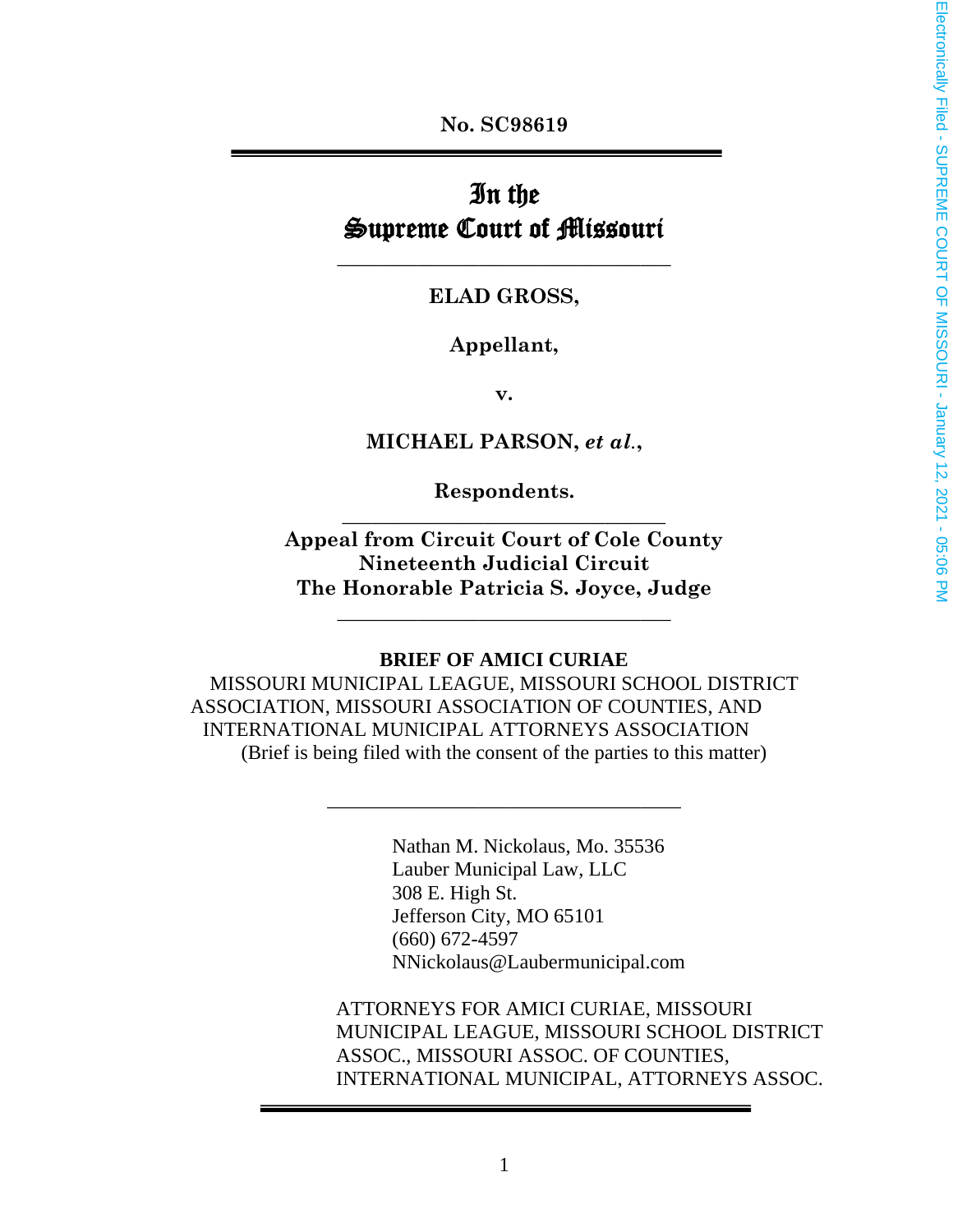# **TABLE OF CONTENTS**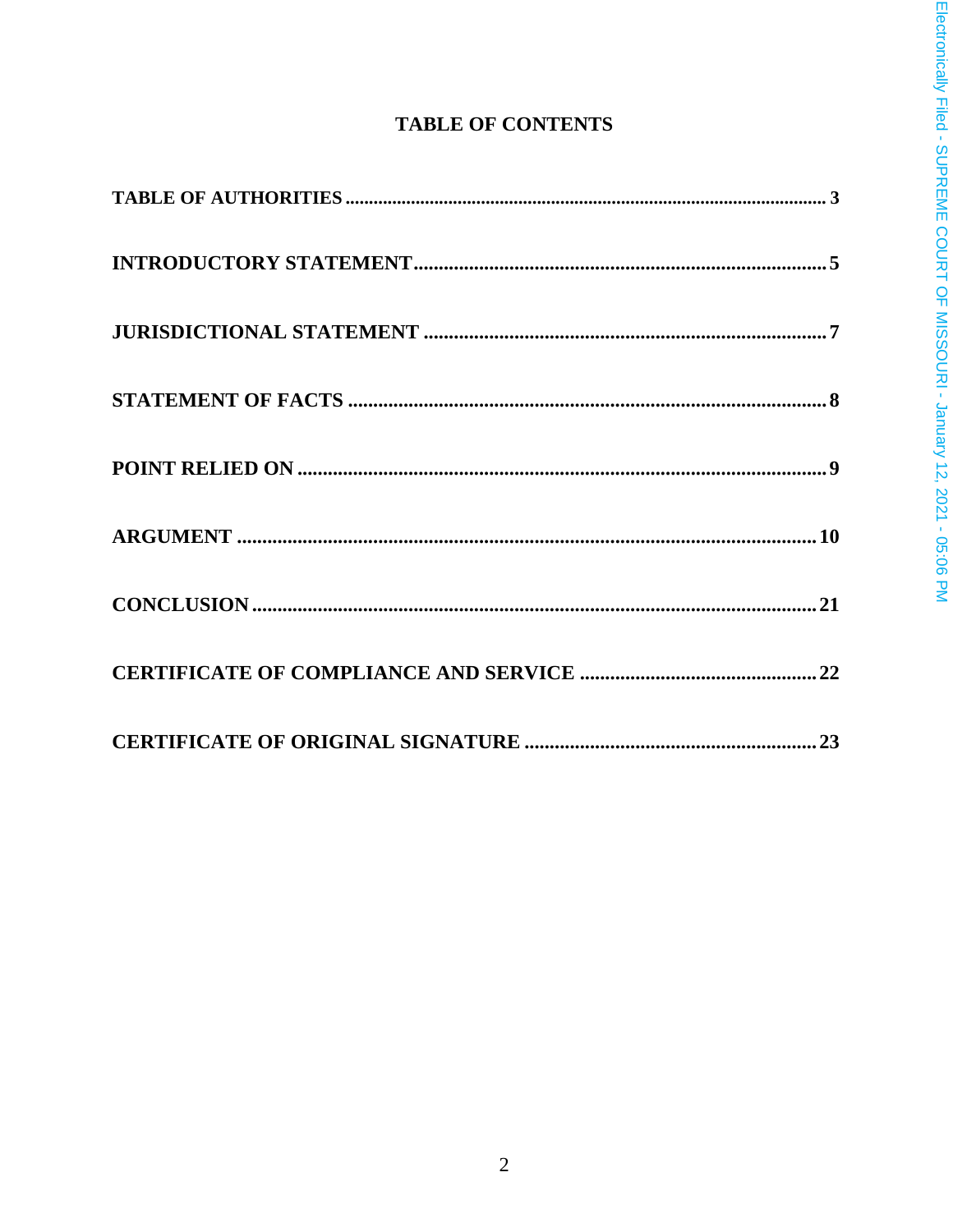# **TABLE OF AUTHORITIES**

# **CONSTITUTIONAL PROVISIONS**

# **CASES**

| Delta Air Lines, Inc. v. Dir. Of Revenue, State Of Mo.,                        |
|--------------------------------------------------------------------------------|
|                                                                                |
|                                                                                |
|                                                                                |
| Mo. Prot. & Advocacy Servs. v. Allan, 787 S.W.2D 291, 293 (MO. APP. 1990).  12 |
| St. Louis Country Club v. Admin. Hearing Comm'n Of Missouri,                   |
|                                                                                |
| State Ex Rel. Evans v. Brown Builders Elec. Co., Inc.,                         |
|                                                                                |
| State Ex Rel. Rothermich v. Gallagher, 816 S.W.2D 194, 200 (MO. 1991).  13     |
| State Ex Rel. Union Elec. Co. v. PSC, 399 S.W.3D 467, 481 (MO. APP. 2013).  18 |
|                                                                                |
|                                                                                |

## **STATUTES**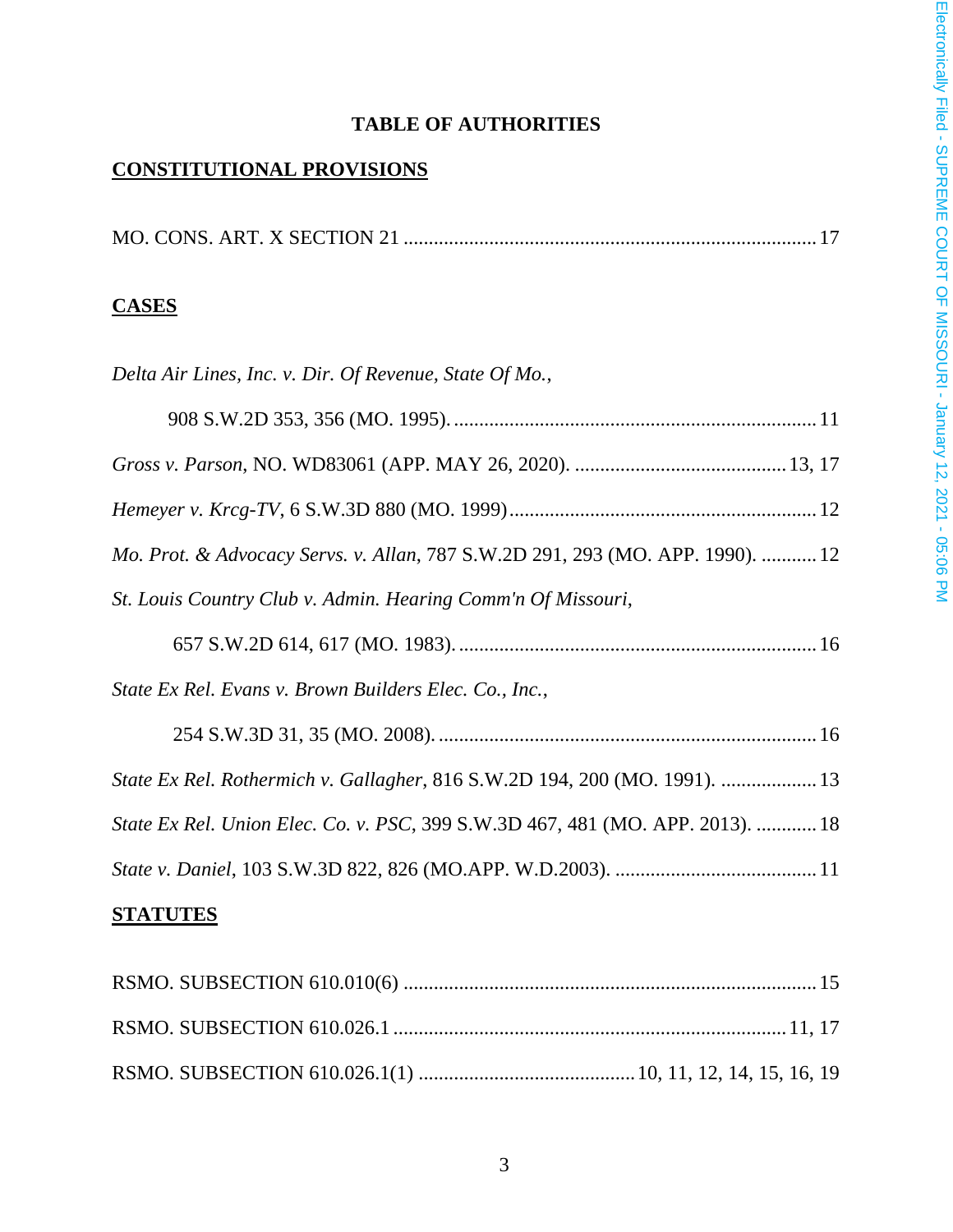| ֖֖֖֖֧ׅ֧֧ׅ֧֦֧֧֧֚֚֚֚֚֚֚֚֚֚֚֚֚֚֚֚֚֚֚֚֚֚֚֚֚֬֝֝֓֝֬֓֝֓֝֬֓֝֬֝֬֝֓֝֬֝                                                                                                                                                                         |  |
|--------------------------------------------------------------------------------------------------------------------------------------------------------------------------------------------------------------------------------------|--|
|                                                                                                                                                                                                                                      |  |
|                                                                                                                                                                                                                                      |  |
|                                                                                                                                                                                                                                      |  |
|                                                                                                                                                                                                                                      |  |
|                                                                                                                                                                                                                                      |  |
|                                                                                                                                                                                                                                      |  |
| -<br>-<br>3<br>5<br>5                                                                                                                                                                                                                |  |
|                                                                                                                                                                                                                                      |  |
|                                                                                                                                                                                                                                      |  |
|                                                                                                                                                                                                                                      |  |
|                                                                                                                                                                                                                                      |  |
|                                                                                                                                                                                                                                      |  |
|                                                                                                                                                                                                                                      |  |
|                                                                                                                                                                                                                                      |  |
|                                                                                                                                                                                                                                      |  |
|                                                                                                                                                                                                                                      |  |
|                                                                                                                                                                                                                                      |  |
|                                                                                                                                                                                                                                      |  |
|                                                                                                                                                                                                                                      |  |
|                                                                                                                                                                                                                                      |  |
|                                                                                                                                                                                                                                      |  |
|                                                                                                                                                                                                                                      |  |
|                                                                                                                                                                                                                                      |  |
|                                                                                                                                                                                                                                      |  |
|                                                                                                                                                                                                                                      |  |
|                                                                                                                                                                                                                                      |  |
|                                                                                                                                                                                                                                      |  |
|                                                                                                                                                                                                                                      |  |
|                                                                                                                                                                                                                                      |  |
|                                                                                                                                                                                                                                      |  |
|                                                                                                                                                                                                                                      |  |
|                                                                                                                                                                                                                                      |  |
|                                                                                                                                                                                                                                      |  |
|                                                                                                                                                                                                                                      |  |
|                                                                                                                                                                                                                                      |  |
|                                                                                                                                                                                                                                      |  |
|                                                                                                                                                                                                                                      |  |
|                                                                                                                                                                                                                                      |  |
|                                                                                                                                                                                                                                      |  |
|                                                                                                                                                                                                                                      |  |
| $\sum_{i=1}^{n}$                                                                                                                                                                                                                     |  |
|                                                                                                                                                                                                                                      |  |
|                                                                                                                                                                                                                                      |  |
|                                                                                                                                                                                                                                      |  |
|                                                                                                                                                                                                                                      |  |
|                                                                                                                                                                                                                                      |  |
|                                                                                                                                                                                                                                      |  |
|                                                                                                                                                                                                                                      |  |
| <b>Alive Tires COUT ATTER TO COUNT OF THIC COURT COINT AT A FAME AND ALIVE TO CALLY THAT A COUNT OF THIS COURT COINT AT A FAME AND A FAME AND A FAME AND A FAME AND A FAME AND A FAME AND A FAME AND A FAME AND A FAME AND A FAM</b> |  |

|--|--|--|--|--|--|--|

# **OTHER AUTHORITIES**

|                                                                                   |  |  |  |  | M. Anderson & M. Kumar, <i>Digital Divide Persists Even As Lower-Income Americans</i> |  |  |  |  |  |
|-----------------------------------------------------------------------------------|--|--|--|--|---------------------------------------------------------------------------------------|--|--|--|--|--|
|                                                                                   |  |  |  |  | Make Gains In Tech Adoption, Pew Center Center, May 7, 2019,                          |  |  |  |  |  |
| https://www.pewresearch.org/fact-tank/2019/05/07/digital-divide-persists-even-as- |  |  |  |  |                                                                                       |  |  |  |  |  |
|                                                                                   |  |  |  |  |                                                                                       |  |  |  |  |  |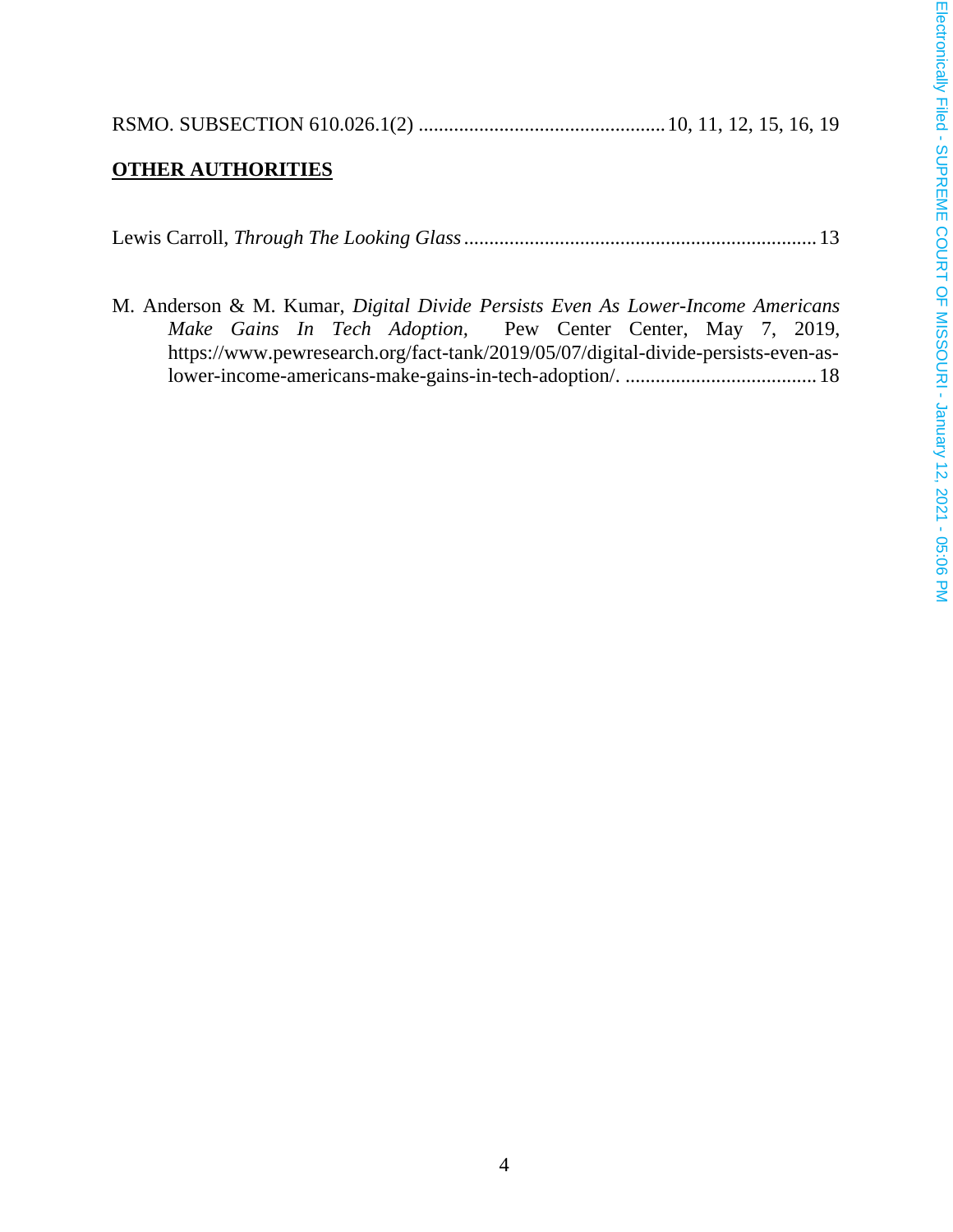# **INTRODUCTORY STATEMENT INTEREST OF AMICI CURIAE**

This Brief is being filed with the consent of both of the parties.

Represented in this Amicus are four not-for-profit organizations focused on assisting public governmental bodies. As can be seen from their respective missions, all have a real interest in the outcome of this litigation.

The Missouri Municipal League was organized in 1934 as an independent, statewide, not-for-profit association. Since its organization, its aim has been "to develop an agency for the cooperation of Missouri cities, towns and villages and to promote the interest, welfare and closer relations among them to improve municipal government and administration in the state." The League currently has 645 member municipalities. The League is a leader in the State in providing education to local officials and staff in compliance with the Sunshine Law and other records laws.

The Missouri School Boards's Association (MSBA) is a membership association governed by Missouri school board members to provide information, advocacy, and support to Missouri public school districts. Currently, 389 school boards belong to MSBA. School board members are the largest group of elected officials in Missouri with over 3,600 citizens serving in that capacity. School boards and school districts are subject to the Missouri Open Meetings and Records Act (Sunshine Law) and school districts receive many requests for records. School board members are volunteers that strive to comply with all laws, but they are not attorneys. MSBA's membership has a vested interest in a clear, consistent, and logical interpretation of the Sunshine Law so that school boards and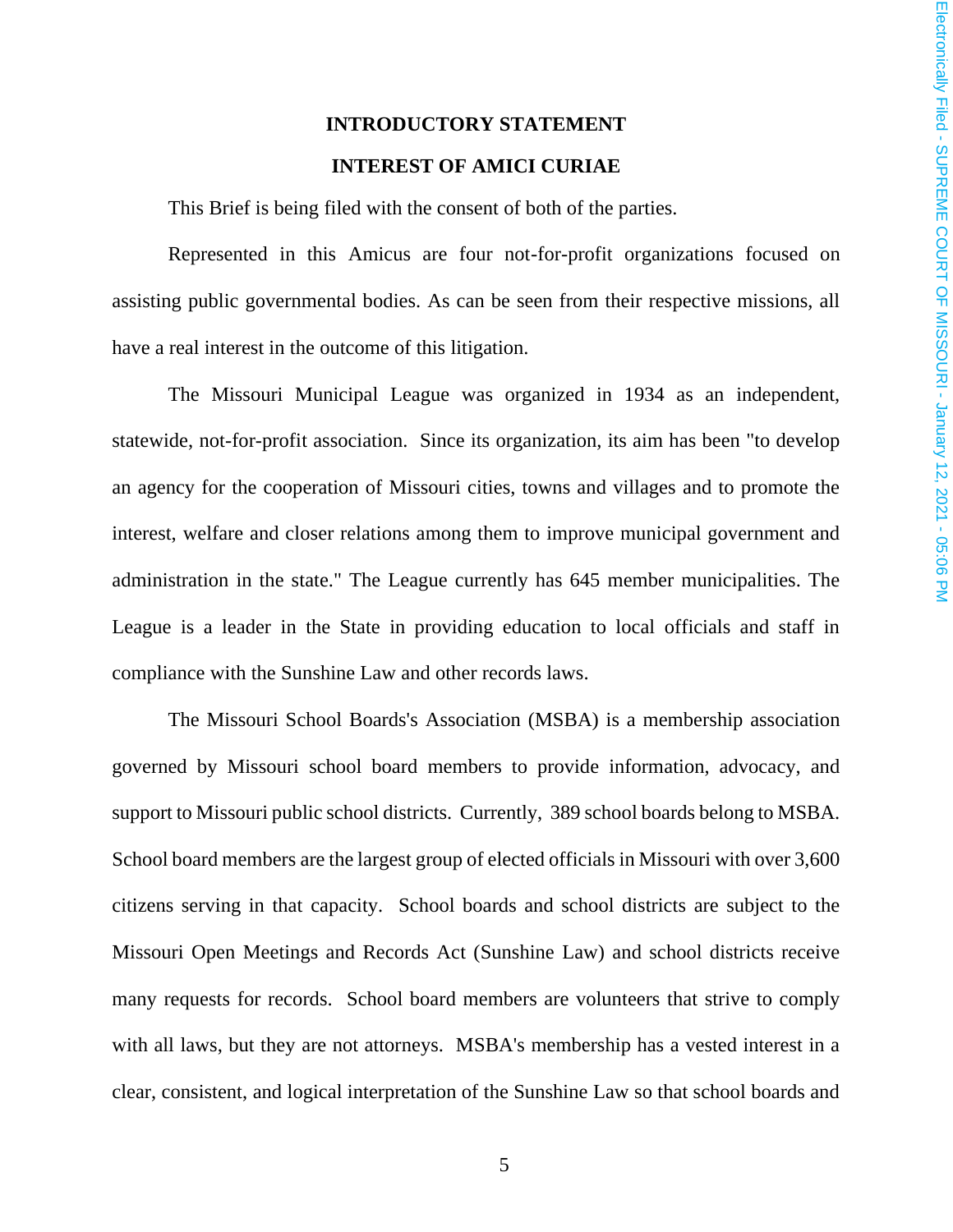the school administrators that operate Missouri's public schools can consistently comply with the law without spending public funds intended for education on attorney's fees when a district receives a request for records

The Missouri Association of Counties is a non-profit organization made up of Missouri's counties which strives to assist its member counties and serve the best interests of local taxpayers in many ways, including by collecting, studying, and disseminating information and materials which will encourage improved government and by providing training and educational resources to Missouri's county officials and employees.

The International Municipal Lawyers Association (IMLA) is a nonprofit, nonpartisan, professional organization consisting of more than 2,500 members. Membership is comprised of local government entities, including cities, counties, and subdivisions thereof, as represented by their chief legal officers, state municipal leagues, and individual attorneys. IMLA's mission is to advance the responsible development of municipal law through education and advocacy by providing the collective viewpoint of local governments around the country on legal issues before state and federal appellate courts.

These bodies, together with the Missouri Attorney General's Office do almost all of the education and training for Missouri citizens and officials on complying with the Sunshine Law and deal with most of the requests for records made. In that respect, they can provide the Court with a unique and practical perspective that the Appellant and the Amici supporting him cannot.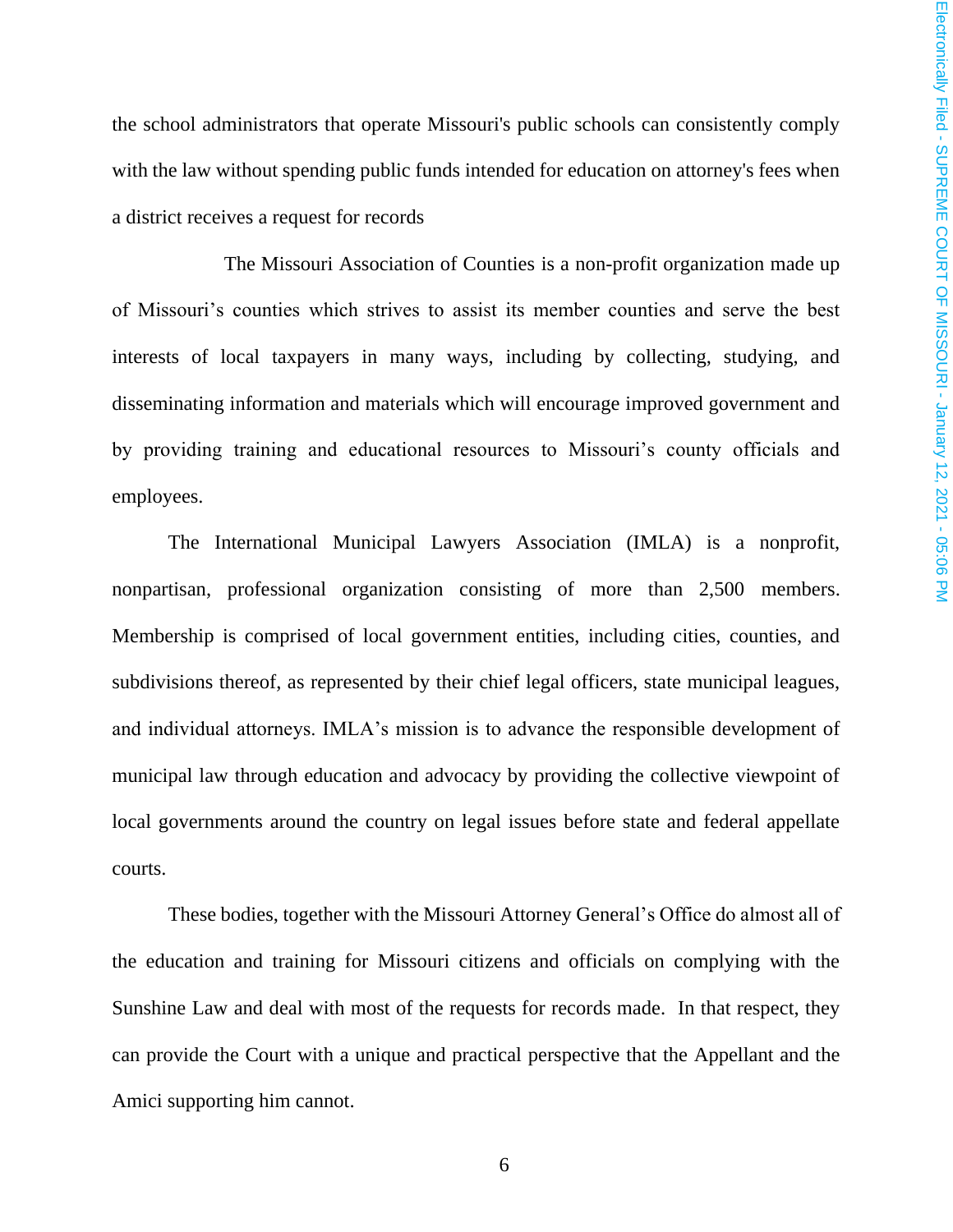# **JURISDICTIONAL STATEMENT**

The Amici Curiae hereby adopt the Jurisdictional Statement submitted by the Respondents in this matter.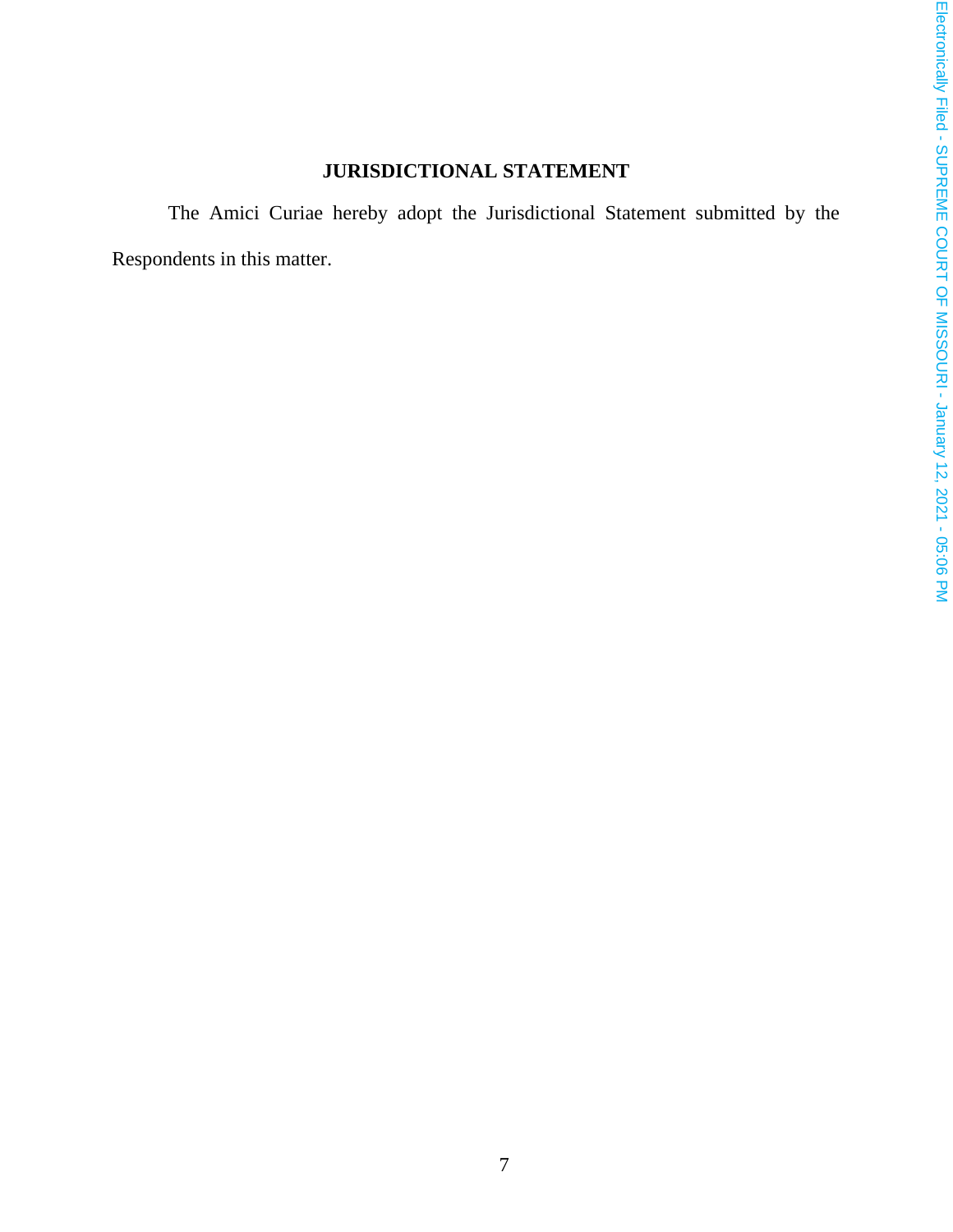# **STATEMENT OF FACTS**

The Amici Curiae hereby adopt the statement of facts submitted by the Respondents

in this matter.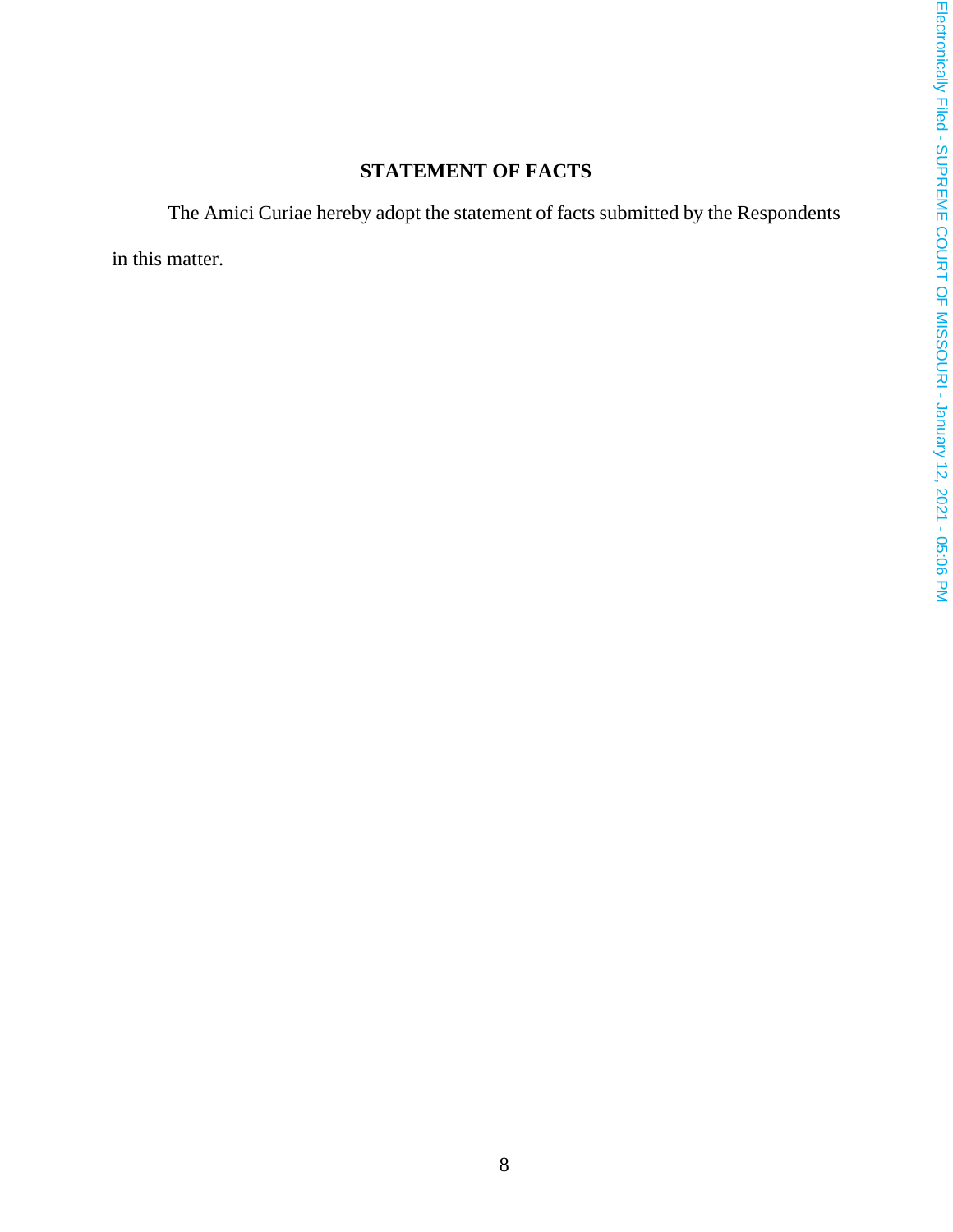#### **POINT RELIED ON**

**I. The Trial Court correctly applied the law in allowing the Governor's Office to charge for time spent by staff to search for electronic records and for the Governor's attorneys to review the records in that the provisions of RSMo. Subsection s 610.026.1(1) and (2) must be** *in pari materia* **with each other and with the rest of the chapter.**

- *State ex rel. Rothermich v. Gallagher*, 816 S.W.2d 194
- *Hemeyer v. KRCG-TV*, 6 S.W.3d 880
- RSMo. Section 610.010(6)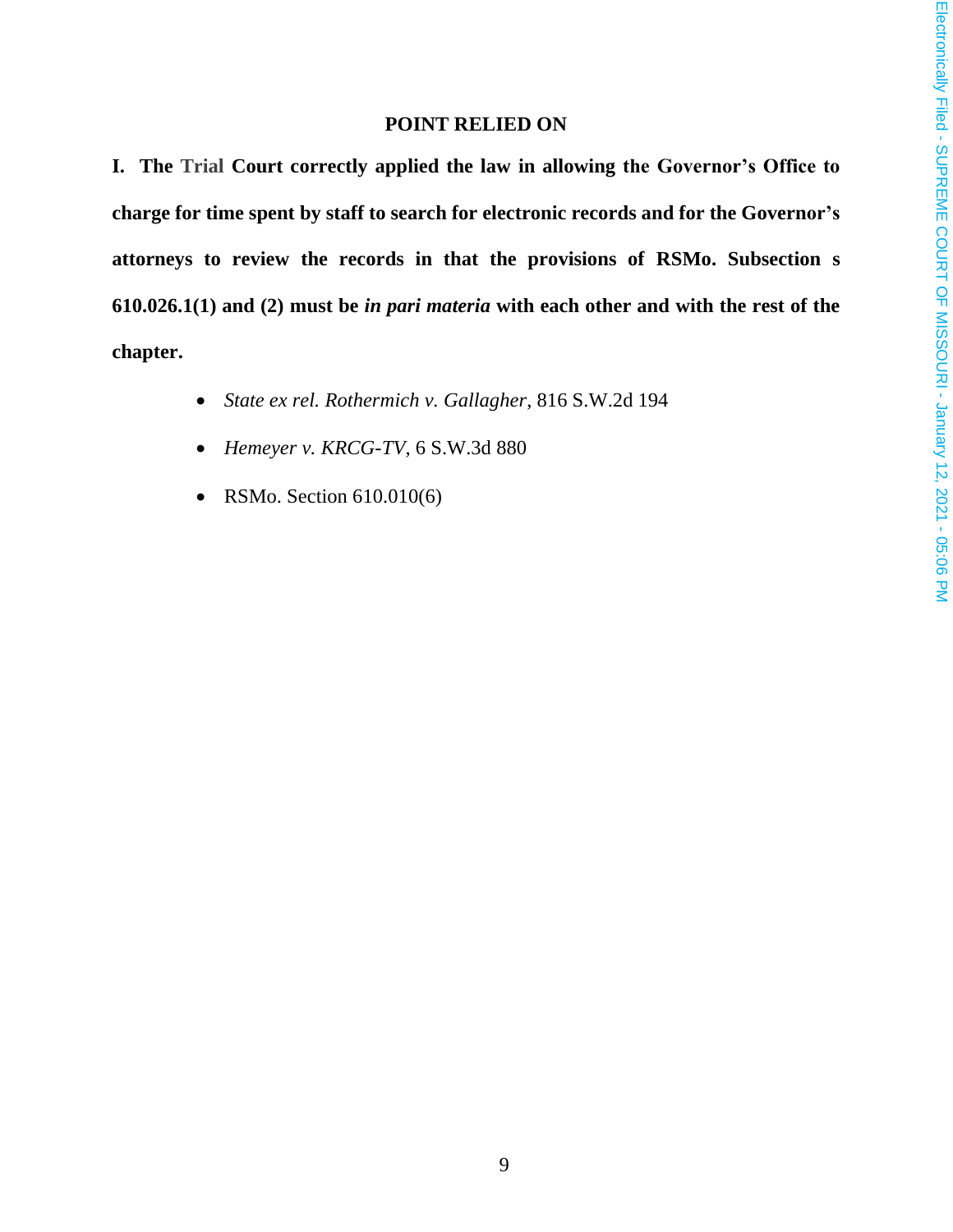#### **ARGUMENT**

**I. The Trial Court correctly applied the law in allowing the Governor's Office to charge for time spent by staff to search for electronic records and for the Governor's attorneys to review the records in that the provisions of RSMo. Subsection s 610.026.1(1) and (2) must be** *in pari materia* **with each other and with the rest of the chapter.**

This matter arose following a request for records from the Appellant to the office of the Governor of Missouri. The records to be produced were both physical documents and electronic documents. The Trial Court allowed the Governor's Office to charge for research time and attorney's fees on both types of records, citing Subsection 610.026.1(1). However, on appeal, the Appellate Court ruled that physical records and electronic records are to be treated differently and that therefore research and attorneys fees can only be charged for the production of physical records.

By failing to treat the Sunshine Law as a single comprehensive statutory scheme and refusing to read RSMo. Subsection 610.026.1(1) *in para materia* with RSMo. Subsection 610.026.1(2) and the rest of the Sunshine Law, the Court of Appeals invites an absurd, unrealistic, and ultimately harmful operation of the Sunshine Law.

It is well established that when interpreting statutes, the Courts must look first to the plain and ordinary meaning of the words used by the legislature (*Delta Air Lines, Inc. v. Dir. of Revenue, State of Mo.*, 908 S.W.2d 353, 356 (Mo. 1995).). However, when literal interpretation leads to an illogical result, the Courts must look deeper than the plain and ordinary meaning (*State v. Daniel*, 103 S.W.3d 822, 826 (Mo.App. W.D.2003).). In this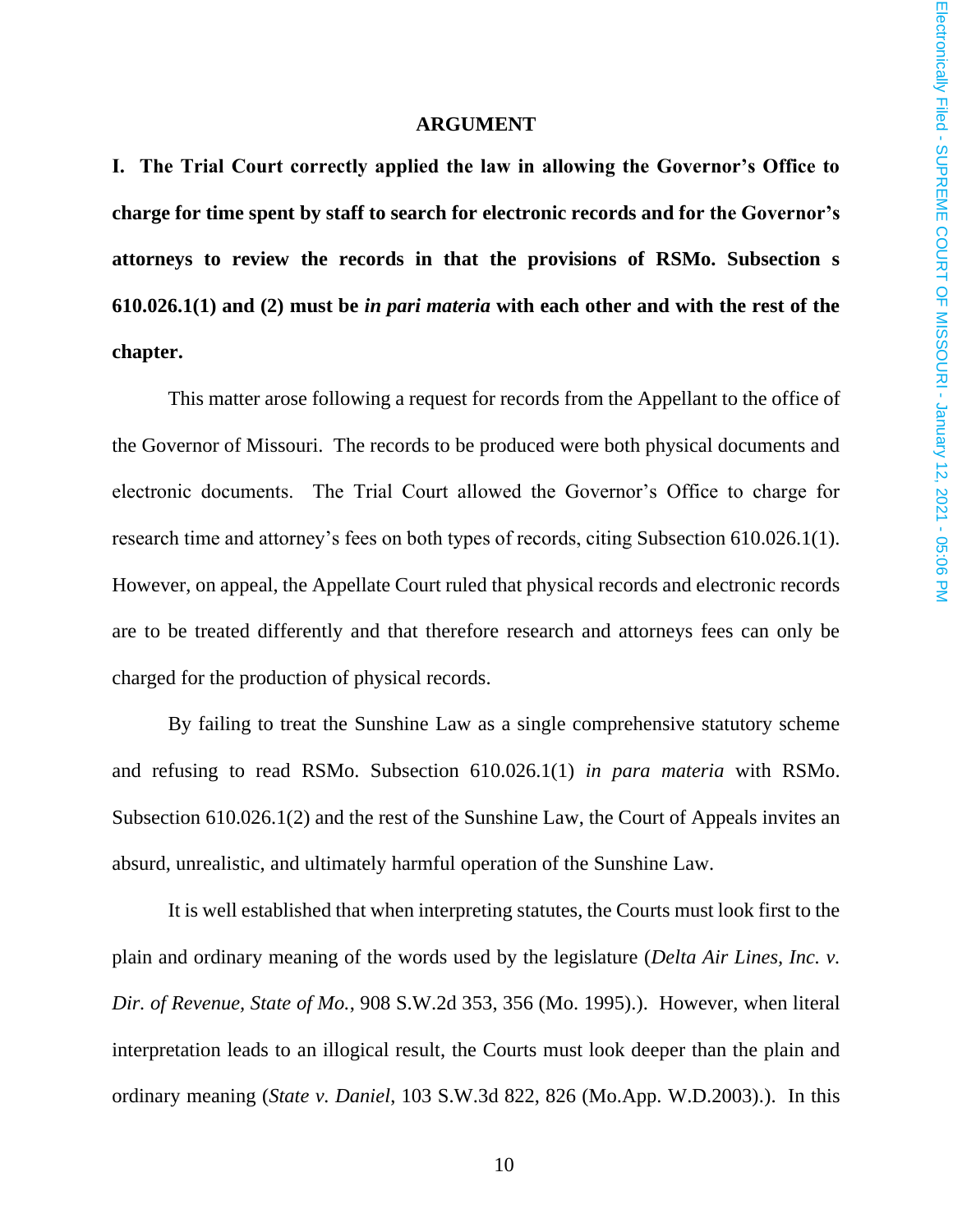case, the Court of Appeals treated RSMo. subsection 610.026.1(1) and RSMo. subsection 610.026.1(2) as independent, unrelated clauses, with physical records, treated one way and electronic records in a completely different manner. The Amici supporting the appellant urge this Court to adopt that view. But this interpretation is not only wrong, but leads to absurd, unrealistic, and harmful results.

That the lower Court's interpretation leads to illogical results is easily illustrated. Suppose for example that records responsive to a request exist only in electronic form. Some clerks may have software able to parse responsive, relevant portions of electronic records; others, however, would print the responsive portions only to scan them back into electronic form, such as a PDF file, for delivery. It appears that this may have happened with at least some records in this case. As this Court has pointed out, the question of whether the public body intends to create a record is irrelevant (*Hemeyer v. KRCG-TV*, 6 S.W.3d 880 (Mo. 1999); *see also Mo. Prot. & Advocacy Servs. v. Allan,* 787 S.W.2d 291, 293 (Mo. App. 1990).). The *Heymeyer* case holds that a record is a public record if it exists and is in the possession of the body. In our example then, two copies of the exact same record now exist and are in possession of the governmental body. For the paper version, RSMo. Subsection 610.026.1(1) applies, and the body can charge for the research time and attorney review; however, RSMo. Subsection 610.026.1(2) applies to the electronic version of the same record, and the body cannot charge for producing the same record.

The Court of Appeals' decision ignores the common reality that public records are often kept in both physical and electronic forms. For example, in municipalities, it is common for ordinances, resolutions, and reports to be retained in their original paper form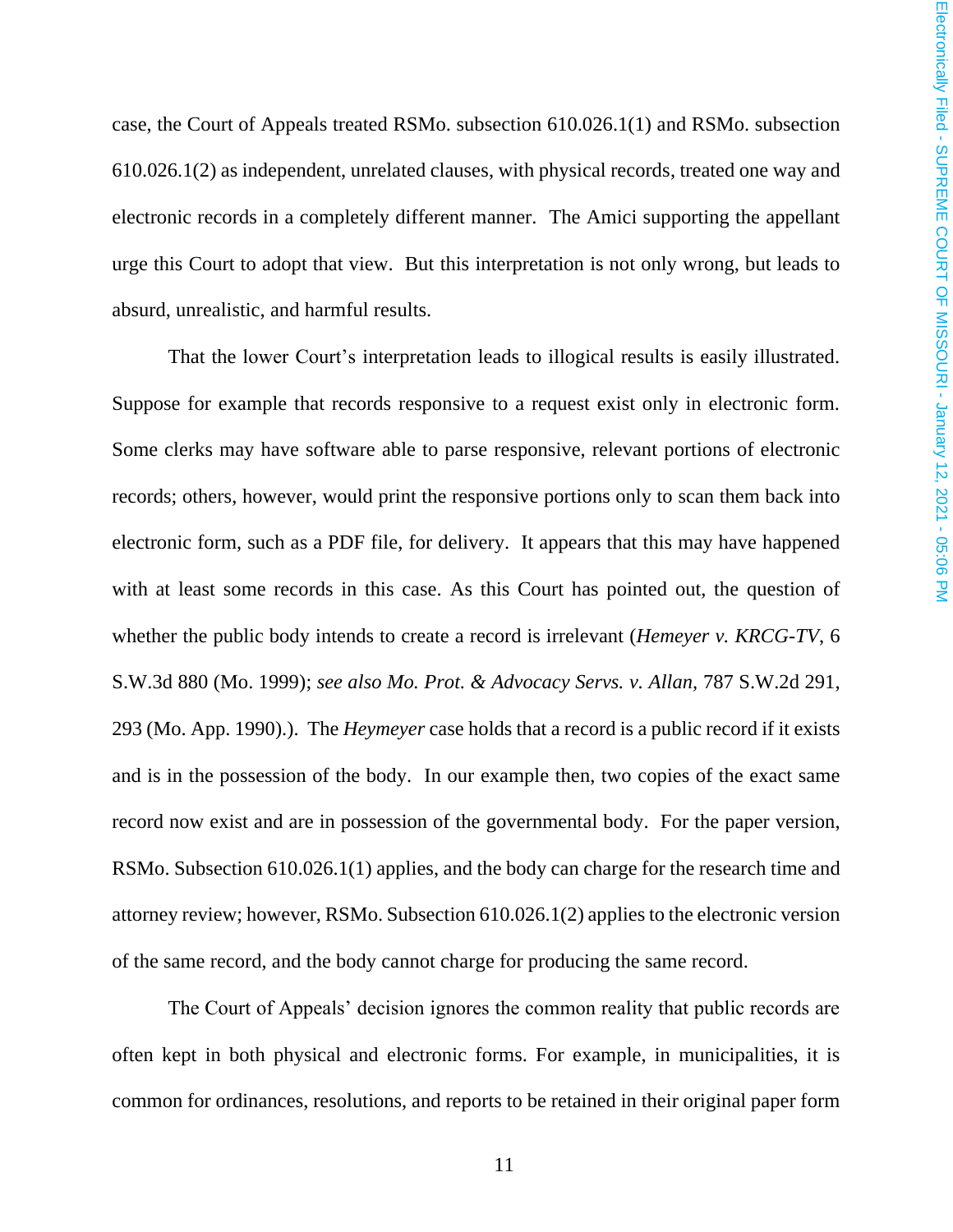and also scanned and kept electronically, for convenience, fiscal, and safety (backup) reasons. Which subparagraph of RSMo. Subsection 610.026.1 prevails when a request is for "any and all records relating to" such minutes? Can the municipality collect fees to cover the costs for research and attorney fees because the responsive original paper copy is retained in a physical form? Or, is the municipality barred from recouping its costs because the ordinance is also kept in electronic form? How is the municipality supposed to allocate its time for research and attorney review for a record that retained in both physical and electronic form, since that time would be largely duplicative for both the paper and digital copies? The Court of Appeals' insistence on treating RSMo. Subsection 610.026.1(1) and (2) as independent clauses begs these questions. The answers, however, are not found in the text of the Sunshine Law leaving the answers to future litigation using authority existing outside the four corners of the statutory text. This Court can avoid these questions by reading the Sunshine Law's provisions *in para materia* and honoring the clear statutory intent to allow public governmental bodies to recoup their reasonably incurred costs in responding to records requests. This Court has said, "All consistent statutes relating to the same subject are in pari materia and are construed together as though constituting one act, whether adopted at different dates or separated by long or short intervals." (*State ex rel. Rothermich v. Gallagher*, 816 S.W.2d 194, 200 (Mo. 1991).). The Court of Appeals made no attempt to reconcile RSMo. Subsections 610.026.1(1) and (2) with each other, nor with RSMo. Subsection 610.010(6). Instead, it treated them as wholly independent sections creating a conflict between them where none exists.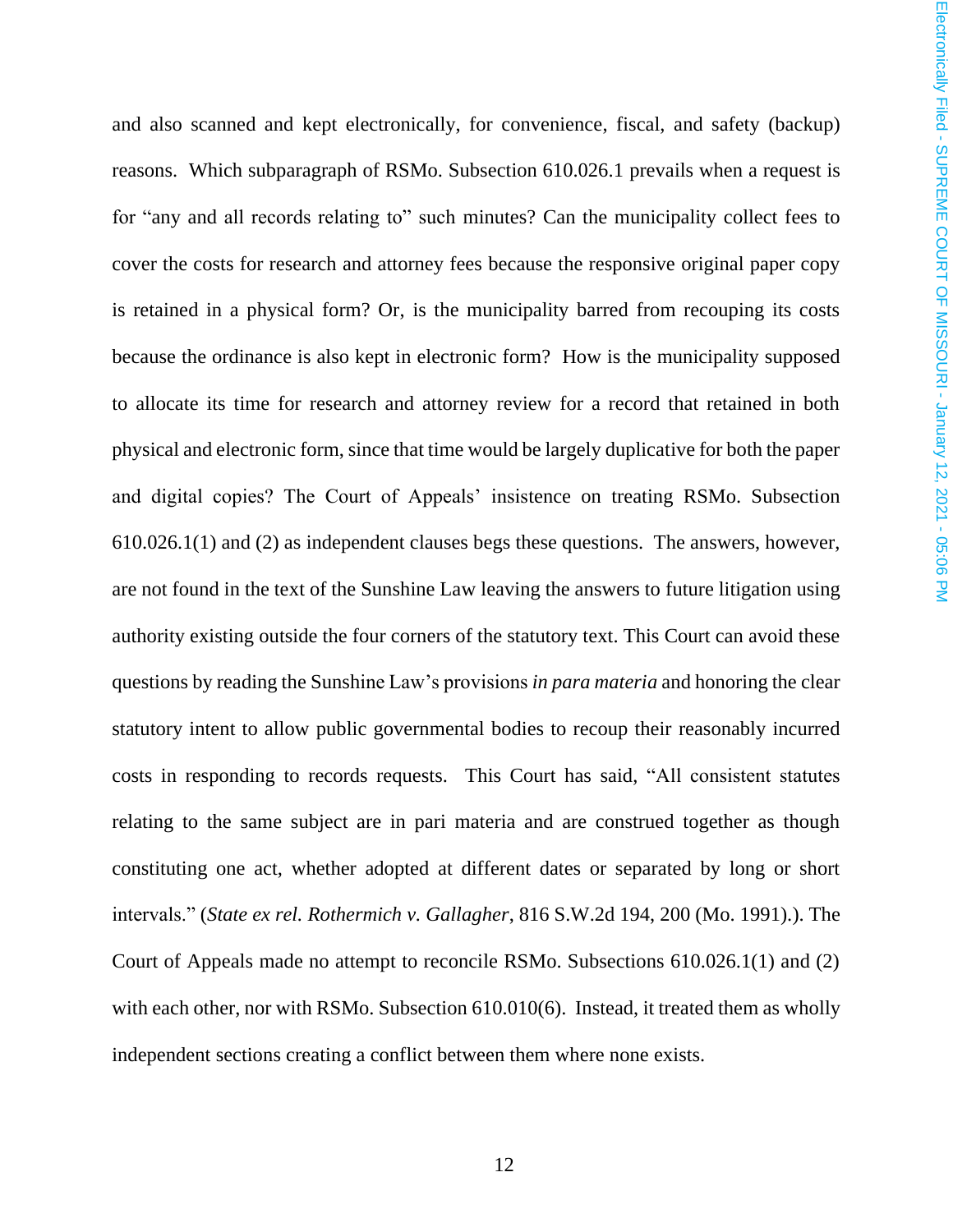The Court of Appeals viewed records as being either exclusively electronic or exclusively physical when it held, "RSMo. Subsection (1) governs his request for documents maintained as paper records, even if those records are capable of being transmitted electronically, and RSMo. Subsection (2) governs his request for electronically stored records." (*Gross v. Parson*, No. WD83061, at 12 (App. May 26, 2020).). As indicated above, records are not necessarily one or the other. Any document which you can view on your screen can be printed, that is to say, the electronic can be transformed into the physical. In fact, the vast majority of documents produced today–including the briefs of the parties in this case and likely the Court's own ruling–are composed, created, and stored electronically, even if later printed for ease of reading, signature, or other use.

In its amicus brief, the ACLU appears to recognize this problem. It argues that even if the records are printed out for a brief period of time, they somehow remain electronic records ("The only thing that matters is that the Governor's Office planned to produce the records on a disk" Brief of Amicus American Civil Liberties Union, page 10). Through a process that can only be described as reverse transubstantiation, the intent of the clerk to discard the printed copies, and the desire of the requestor for an electronic response, combine to magically allow records to retain only their electronic essence, despite their transient, physical manifestation in paper form. The paradigm created by the Court of Appeals and advocated by the Appellant only works if we believe the impossible, that a single record can change from physical to electronic and back, without actually changing because we wish it to be so. In this way, the Appellant and Amici artfully dodge the clear holding of *Heymeyer*. To quote Lewis Carroll: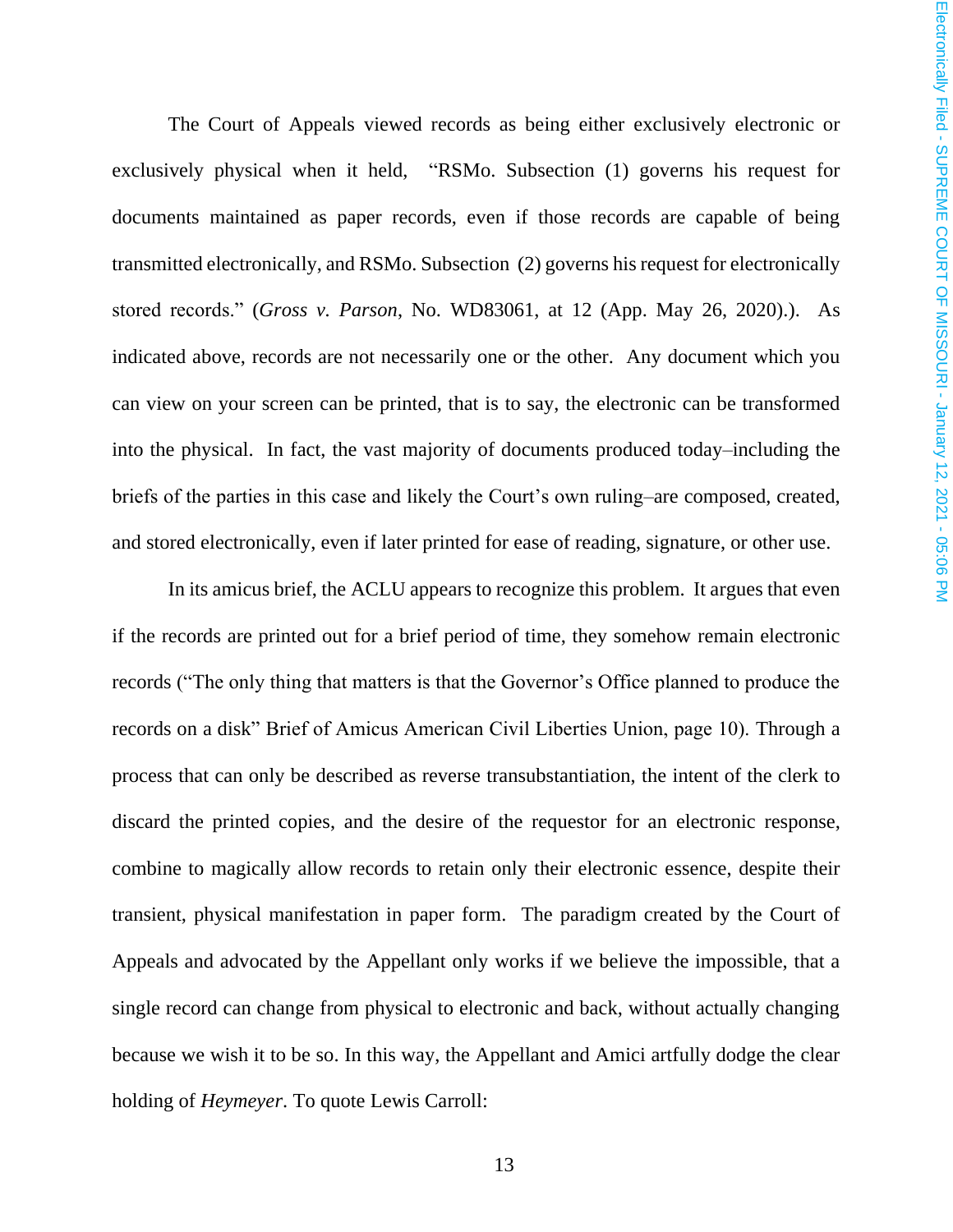"Alice laughed: "There's no use trying," she said; "one can't believe impossible things." "I daresay you haven't had much practice," said the Queen. "When I was younger, I always did it for half an hour a day. Why, sometimes I've believed as many as six impossible things before breakfast." Lewis Carroll, *Through the Looking Glass.*

Many records exist in both the physical form, such as printed copies and in electronic form. Take the minutes of a board meeting for example. For most public bodies there is an electronic version that is kept. There is also usually a physical copy, or copies, which are filed or passed out at meetings for approval. For which is the clerk to charge? In the present case, the Appellant requested "any and all records." If, as in this case, the request is for "any and all records" must the clerk in our example search for, review, and find both the electronic and paper version of the same record, sending them each to the requestor, but charging for one version of a record and not for another? Or can the clerk choose which version to send, thereby cherry-picking the version sent and thus whether to charge certain requestors but not others based on the version sent? Alternatively, following Amici's reasoning, if the request is for the records to be produced only in electronic format then all responsive records become electronic before being sent, regardless of the cost to the governmental unit in time and research necessary to compile and collate the responsive records. This scenario would make the requestor, not the statutes, the one who determines what fees can be charged, as they can avoid recoupment by requesting only an electronic reply.

As the law was understood before the Court of Appeals decision, these metaphysical questions were not at issue. As the Trial Court stated, the plain language of RSMo. Subsection 610.026.1(1) states that a governmental body may charge for research time.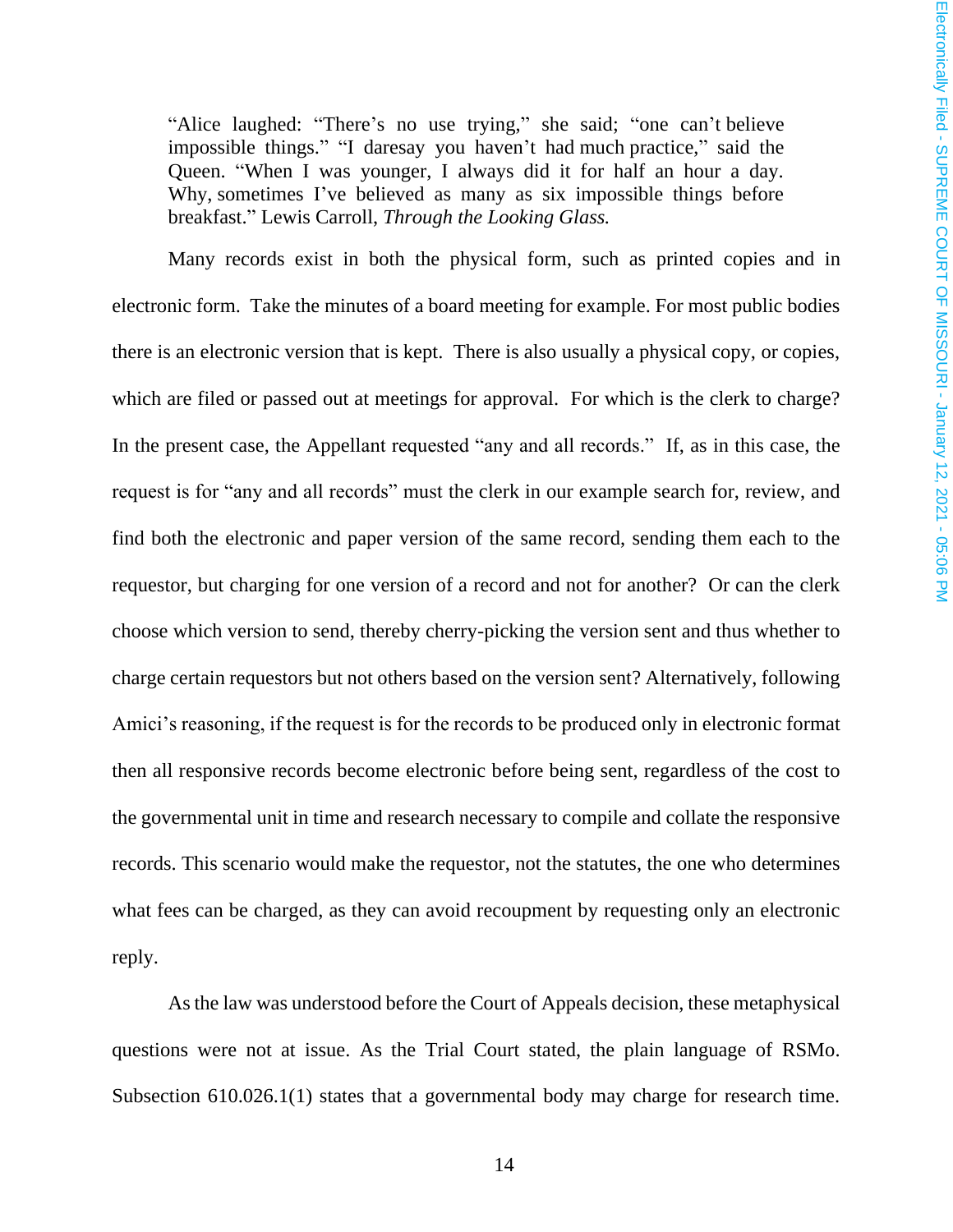The Court of Appeals inserted the words "for physical records" to the end of that sentence. The Trial Court correctly read the two sections harmoniously, the second section merely excluding copying charges for records that were not physically copied. Which version of a record that was produced (electronic or physical) made little difference in the cost to the agency in researching and compiling the response; rather only the copying fees would change based upon the mode of delivery; the requestor was not charged for copy fees when no copies of the identified responsive documents were made.

This Court has always recognized the need to read a statute as a whole, rather than parsing it into absurdity, "In determining the intent and meaning of statutory language, "the words must be considered in context and sections of the statutes in *pari materia*, as well as cognate sections, must be considered in order to arrive at the true meaning and scope of the words." (*State ex rel. Evans v. Brown Builders Elec. Co., Inc.*, 254 S.W.3d 31, 35 (Mo. 2008).). In this case, the Trial Court was correct to read RSMo Subsections 610.026.1(1) and (2) together.

Section 610.026.1(1) uses the term "public records." In doing so it does not distinguish between physical and electronic records. It also uses the word 'documents' that in context can be interpreted as 'records.' Records are defined at RSMo. Subsection 610.010(6) as "any record, whether written or electronically stored." When a term is specially defined by statute that definition must be given effect (*St. Louis Country Club v. Admin. Hearing Comm'n of Missouri*, 657 S.W.2d 614, 617 (Mo. 1983).). Thus, when RSMo. Subsection 610.026.1(1) states "Prior to producing copies of the requested records, the person requesting the records may request the public governmental body to provide an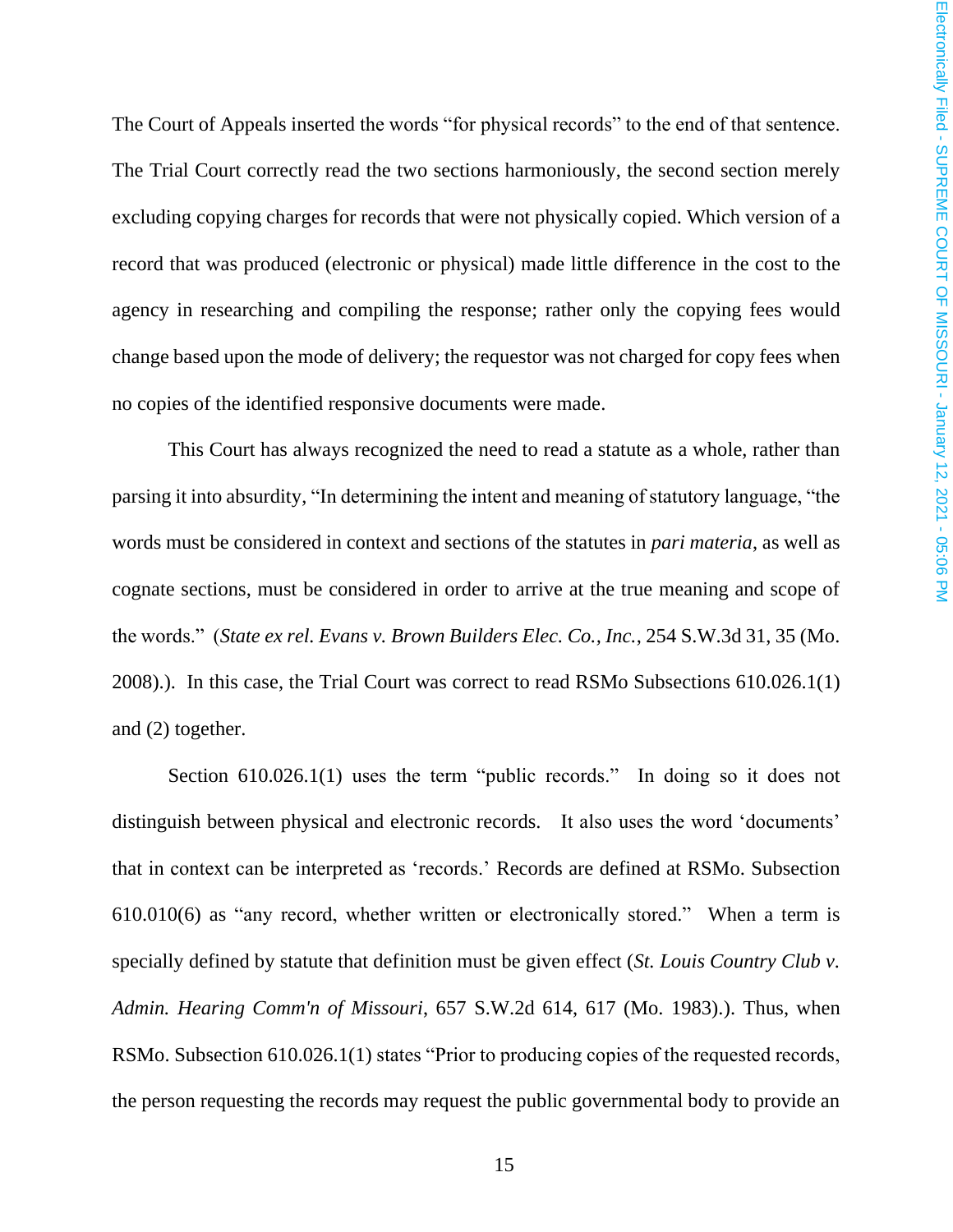estimate of the cost to the person requesting the records." this refers to all records requests, not just requests for paper copies. Likewise, when the statute says "Documents may be furnished without charge" this refers to all documents, paper and electronic. Otherwise, there would be no provision in the statute for waiving charges on electronic copies. Again, by reading RSMo. Subsection 610.026.1(1) *in para materia* with the rest of the statute, it makes perfect sense. If one attempts to interpret it standing alone, it does not and creates ambiguity where the legislature intended clarity. Section 610.026.1(1) is thus meant to apply generally to all records.

RSMo. subsection 610.026.1(2) therefore should be read as modifying the immediately preceding Subsection (1) of the same Section, not as a stand-alone provision. Subsection (1) applies to all records, electronic and physical; subsection (2) adds additional provisions that apply only to certain records but does not negate the general provision made in the section preceding. The Court of Appeals made much of the fact that Subsection (2) does not mention research time "[w] hile specifically allowing the public governmental body to charge for "research time" under RSMo. Subsection (1), and specifically limiting the charges for the staff time making the copies under RSMo. Subsection (2) in the same legislation" (*Gross at 19*). The legislature did not need to do so since it had already said that "Research time required for fulfilling records requests may be charged" in Subsection one and using the term "records" which the legislature had already defined to include electronic records. A clearer reading of section two would be that it modifies the first sentence of section one, but not the remaining sentences of section one, which are generally applicable. As a result, section one says that research time can be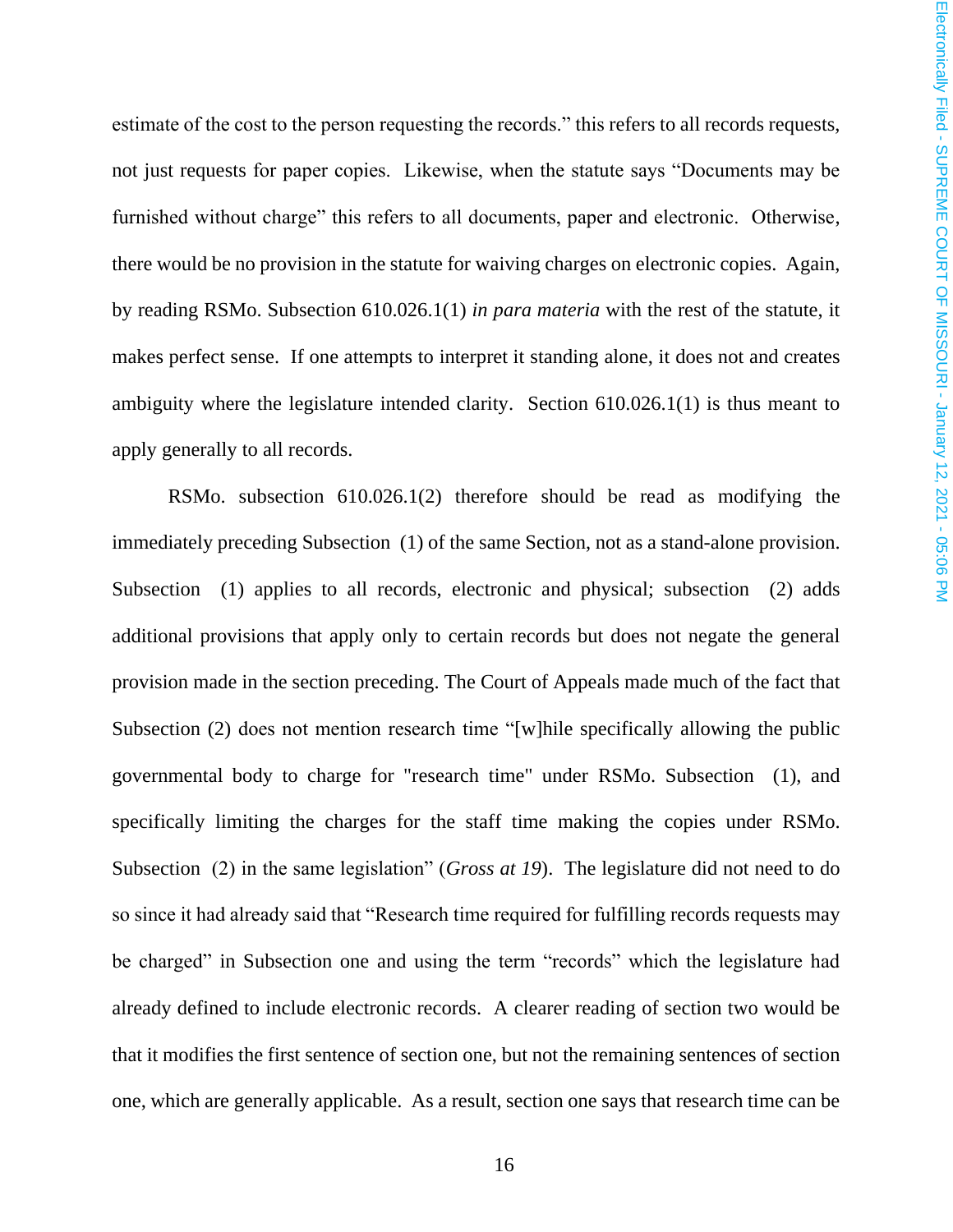charged for all records and section two does not contradict this. Both sentences specifically deal with copying charges.

The opinion of the Court of Appeals also creates practical problems for governmental bodies. Finding a particular record, whether it is stored electronically or physically, requires the expenditure of time by the governmental staff. The Trial Court and the Court of Appeals both acknowledge that review by attorneys may sometimes be required, regardless of the format of the record. No one can deny that replying to records requests costs money. This burden has been placed on public bodies, including local governments, with the understanding that they would be able to recover their costs. Thus, the current interpretation of RSMo. Subsection 610.026.1, amended in 1998, avoids any conflict with Article X Section 21 of the Constitution, passed in 1980 because the new duties imposed are paid for by the fees provided. But if local governments cannot recoup their costs, the interpretation advocated by the Court of Appeals raises the issue of whether this is an unconstitutional, unfunded mandate. Statutes should not be interpreted in such a way as to render them unconstitutional if at all possible (*State ex rel. Union Elec. Co. v. PSC*, 399 S.W.3d 467, 481 (Mo. App. 2013).).

The costs for governmental bodies are high. When the Sunshine Law was written in the 1970s, most records were on paper. The Sunshine Law often envisions citizens coming into a record office and literally looking at the books. Now, the majority of records are electronic, even if some are also kept in physical form as well. Most requests, as in this case, are emailed in and request records to be sent somewhere else. Most requests today are broadly phrased with language similar to this case of "any and all." That means that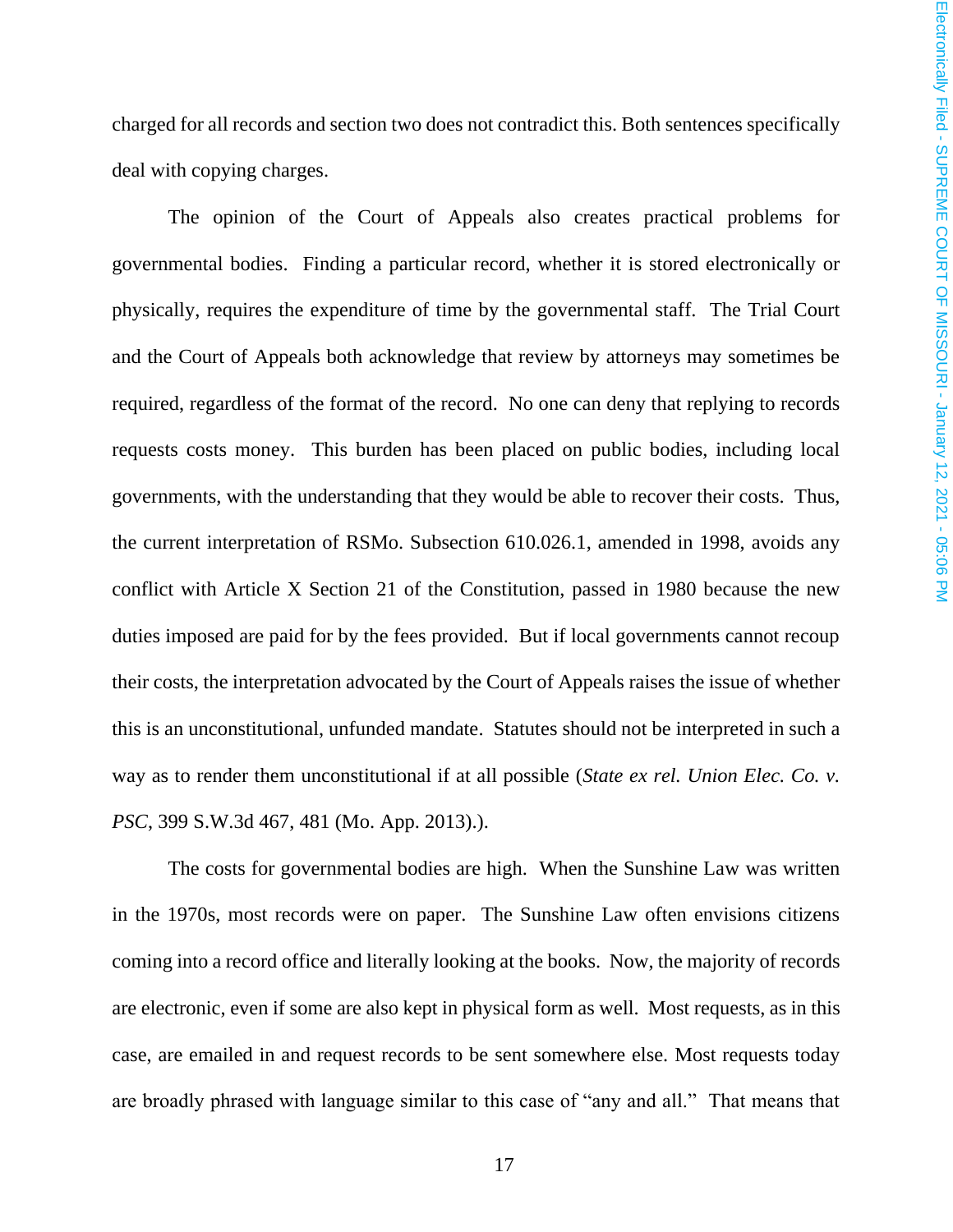the body must search not to just find a record, but to search the entirety of the records held by the body to see if any other records might satisfy the criteria. Of course, allowing such a broad scope of inquiry is simply good government.

Compounding this trend is the fact that the creation of electronic records has exploded the total number of records available. One estimate is that the number of records has increased ten thousand times (*Information Inflation: Can The Legal System Adapt?* Paul, George and Baron, Jason, Richmond Journal of Law and Technology, Vol. 13, Iss. 3 (2007).). For example, hundreds of conversations that would have taken place by phone or in-person when the sunshine law was written, are now by email; and thus records. When the sunshine law was written, information was stored on huge mainframe computers, thus the references in the law to "programing" to retrieve data. By 1995 when the sections in dispute here were added, 3 ½ inch floppy discs were still the state of the art in data storage. But today, nearly every government employee has a computer on her desk and a smartphone in his pocket. The sheer volume of records that must be searched is enormous. While searching is now easier, the size of the data that must be searched has expanded as well.

But, when the requestor does not pay for the unavoidable costs of the request, the taxpayers do. The Appellant and the Amici supporting him, in offer this Court a fantasy; if the government can't charge the requestor to recoup the cost there will be no cost. The reality is that there is always a cost. The General Assembly adopted a good policy and appropriate balance by allowing the governmental body to recoup its actual costs and protecting the public by putting caps on those costs. The Trial Court enforced that policy.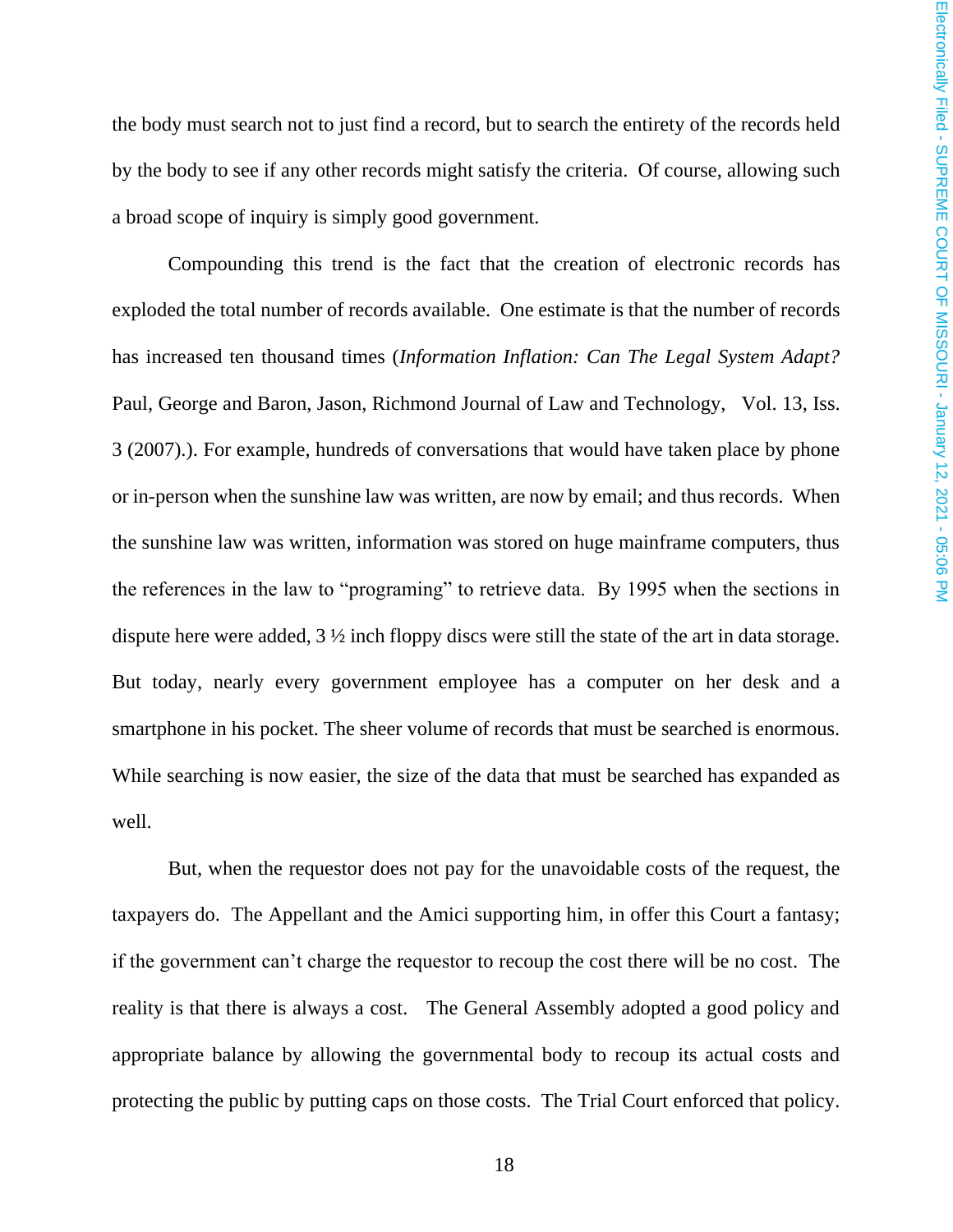But the Appellant, the Court of Appeals, and the Amici seek to create a new policy, where there are no (or very few) costs recoverable at all and the record-gathering efforts of a few are subsidized by the general taxpayers. While admirable from their point of view, it is a policy that is unsustainable and which will, inevitably, lead to less access rather than more.

The Missouri Press Association, for example, in their public statements have called for more records to be electronic and online. But, in the Amicus Brief before this Court, they advocate a policy where governmental bodies will have a financial incentive to keep records on paper.

In addition to creating an unnecessary and perverse financial incentive for governmental bodies to keep their records on paper, the view contained in the Court of Appeals' decision and espoused by the Appellant unfairly favors those better-resourced individuals and organizations who have the technology and sophistication necessary to request, receive, and review documents in a purely electronic format. Despite ongoing efforts, the digital divide continues to be a reality, especially for lower-income Americans. A May 2019 report by the Pew Research Center found:

Roughly three-in-ten adults with household incomes below \$30,000 a year (29%) don't own a smartphone. More than four-in-ten don't have home broadband services (44%) or a traditional computer (46%). And a majority of lower-income Americans are not tablet owners. By comparison, each of these technologies is nearly ubiquitous among adults in households earning \$100,000 or more a year. M. Anderson & M. Kumar, *Digital divide persists even as lower-income Americans make gains in tech adoption,* Pew Center Center, May 7, 2019, https://www.pewresearch.org/facttank/2019/05/07/digital-divide-persists-even-as-lower-income-americansmake-gains-in-tech-adoption/.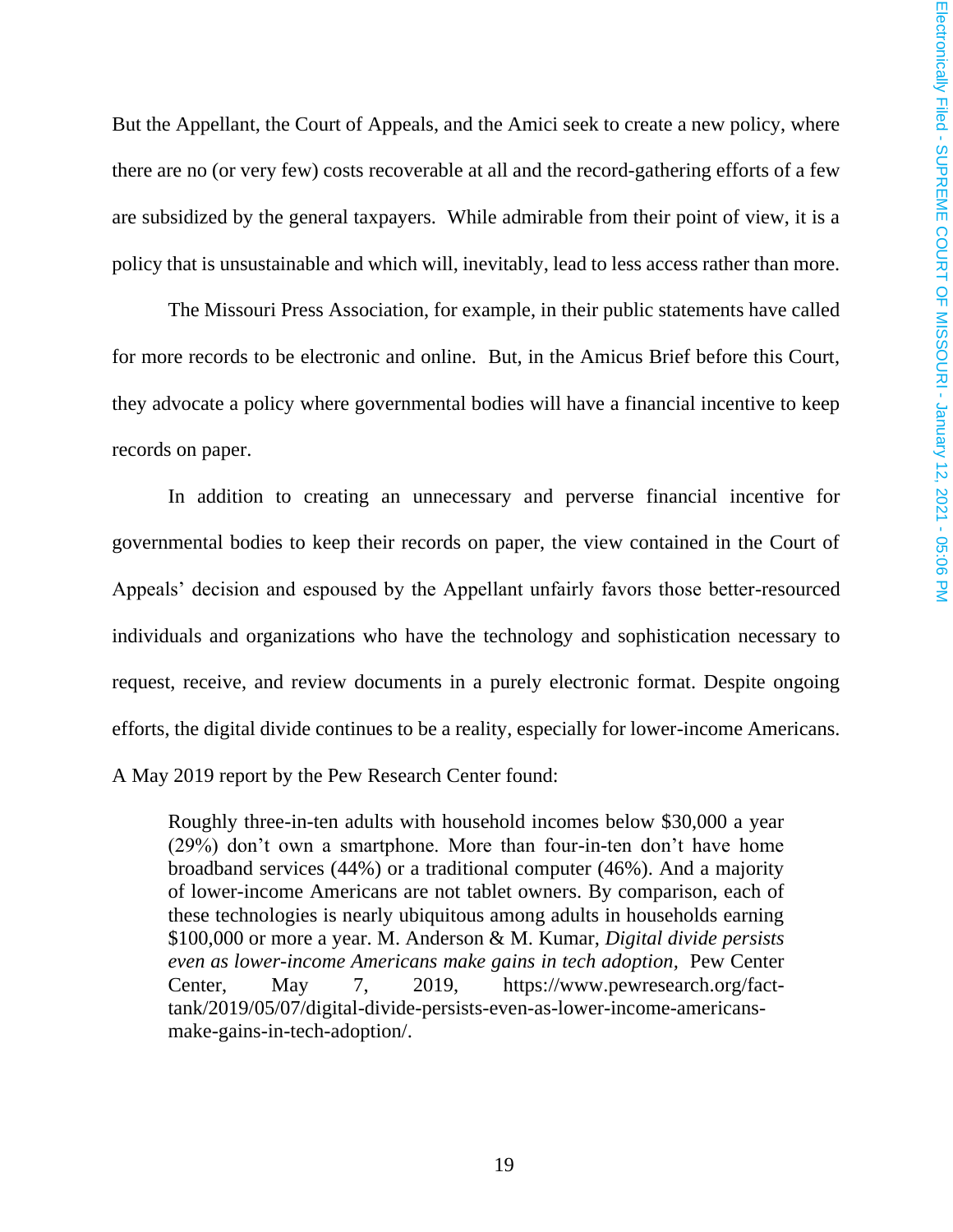By creating a hierarchy in which records requested to be provided electronically are subject to no or minimal fees while records that are requested to be provided on paper are subject to significantly greater fees, already disadvantaged populations are further disadvantaged. Such populations may not have access to electronic devices to read electronic records, or may simply be uncomfortable with doing so. By placing a higher cost on 'old fashioned' requests, the Court of Appeals increases the degree of difficulty in accessing public records for those people as compared to the more fortunate who have the necessary resources to navigate the government in a purely digital format. The *Amici* represented by this Brief believe that fair access to public records is an important tenet of good government and the gap-widening created by the Court of Appeals' failure to reasonably read RSMo. Subsection 610.026.1(1) *in para materia* with RSMo. Subsection 610.026.1(2) with the rest of the Sunshine Law results in an unnecessary and inequitable consequence for people who remain on the leeward, analog side of the digital divide.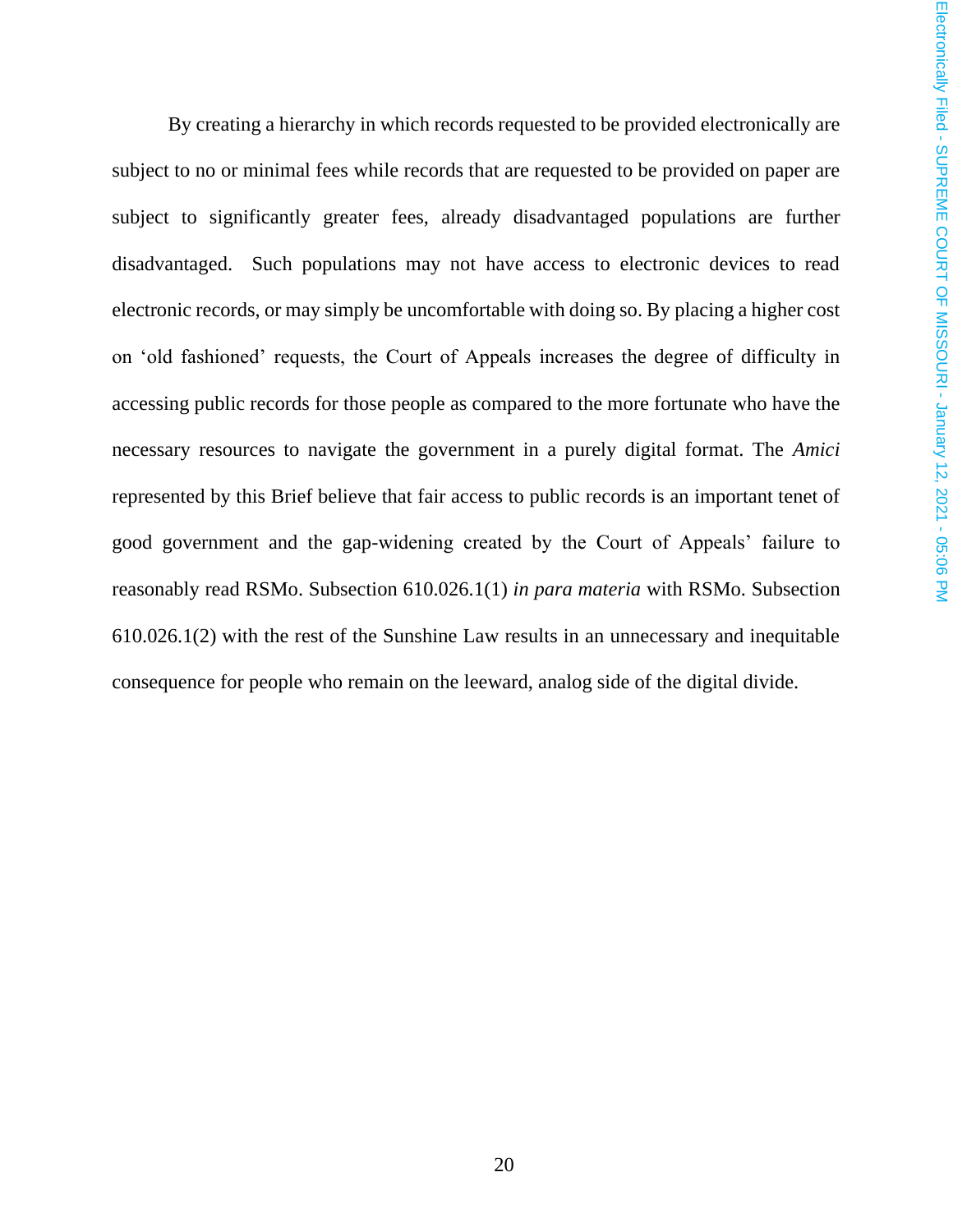#### **CONCLUSION**

The Court of Appeals decision creates an absurd and unconstitutional interpretation of the Sunshine Law. However, none of the extreme or dire consequences created by the Court of Appeal's misreading of the subsections are necessary. This Court, by reading the plain language of the legislation, in the context of the chapter as a whole, can preserve the wise policies the Legislature adopted. We therefore strongly urge this Court to uphold the judgment of the Trial Court.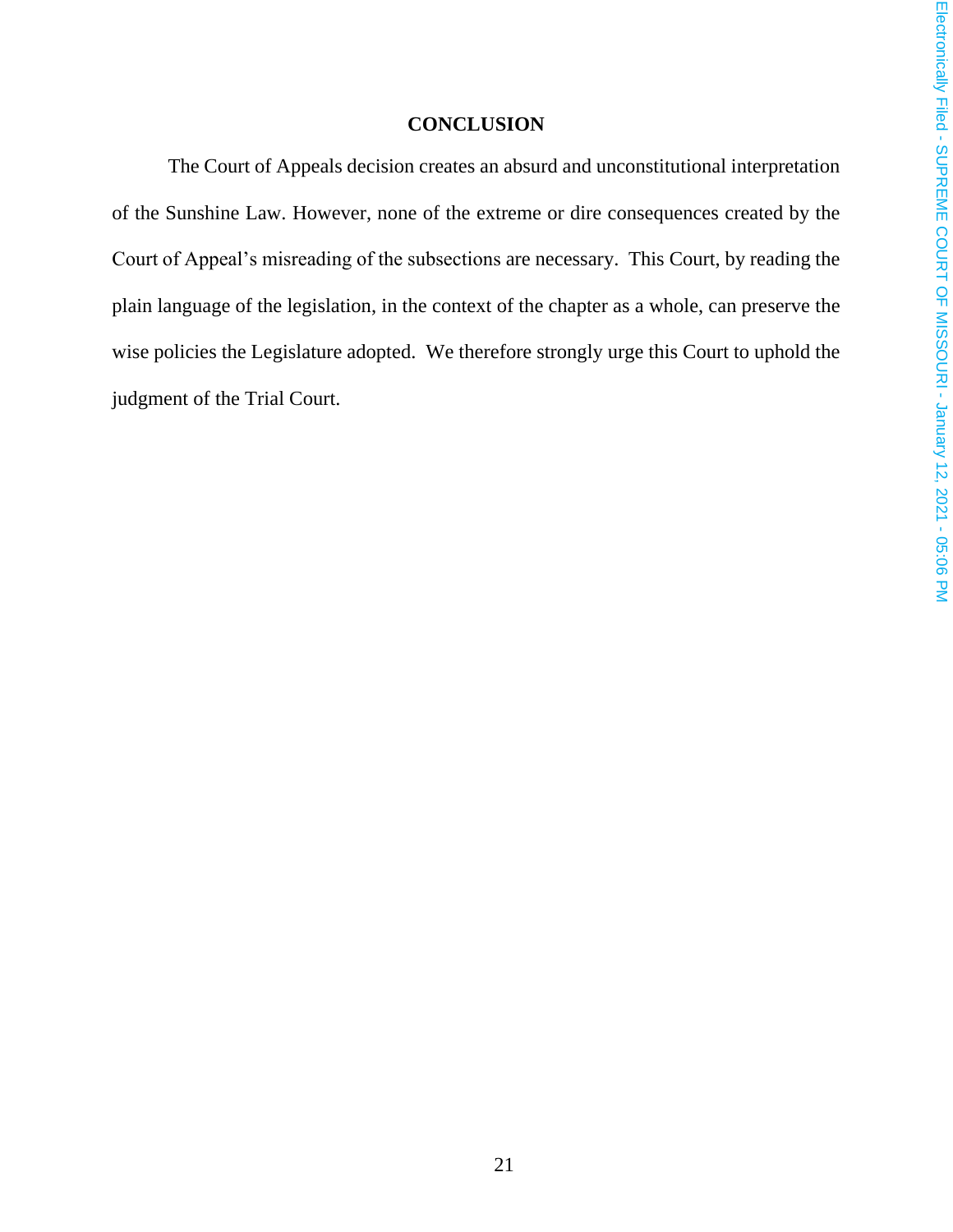### **CERTIFICATE OF COMPLIANCE AND SERVICE**

I hereby certify that on the 12th day of January 2021, the foregoing Brief of Amicus Curiae was filed and served electronically via Missouri's Case.net system on all counsel of record. I further certify that the foregoing complies with the requirements contained in Rule 84.06(b) and the limitations contained in Special Rule 360 in that the brief contains 4319 words.

> /s/ Nathan M. Nickolaus Nathan M.Nickolaus Attorney at Law